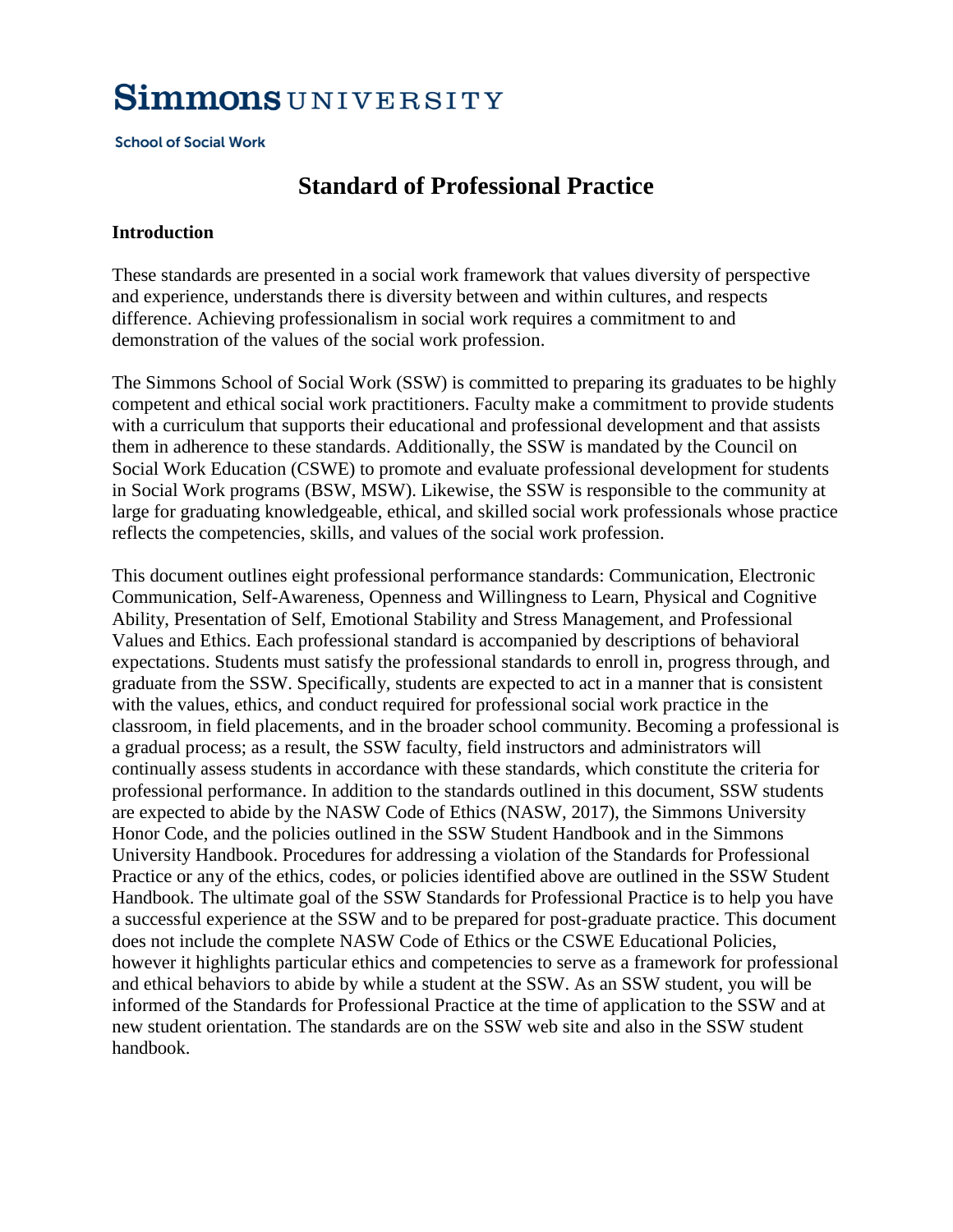To participate in a degree program, you are expected to satisfy program requirements, including these professional standards, with or without accommodations. If you seek reasonable accommodations for disabilities, you must contact the Simmons Office of Disability Services. This office will determine your eligibility for accommodations and recommend accommodations and/or services.

## **Professional Standards**

### **1. Self-Awareness**

Expectations to meet the standard:

- 1. Accurately assess your own strengths and limitations and display a willingness to examine and change behaviors that interfere with your work in field placement, in the classroom, on campus, and in the larger community
- 2. Actively examine your own biases
- 3. Seek supervision and use constructive feedback to inform practice
- 4. Take responsibility for your own actions and consider the impact of these actions on others
- 5. Demonstrate a willingness to examine and assess the relationship between your own personal values/socialization and their alignment with expected professional ethics
- 6. Reconcile conflicts between your personal values and those of the profession, as required by the NASW Code of Ethics

# **2. Communication**

Expectations to meet the standard:

- 1. Express ideas, thoughts, and feelings clearly in the classroom and in field placement
- 2. In written work, communicate clearly and at a level that reflects the academic standards of SSW programs
- 3. Demonstrate a willingness and ability to actively listen to others with objectivity and openness
- 4. Communicate responsibly and respectfully, with speech that is free of bias, discriminatory language, or stereotyping in all interactions with colleagues, faculty, field instructors, staff, and clients
- 5. Advocate for yourself in an ethical, direct, respectful, and responsible manner using SSW and agency-specific channels for conflict management

#### **3. Electronic Communication and use of Social Media**

Expectations to meet the standard:

1. Demonstrate respect for the privacy of your clients; refrain from gathering information about clients from online sources without the client's consent (i.e., googling client history, accessing client social media); photographing clients; or publishing client information on social media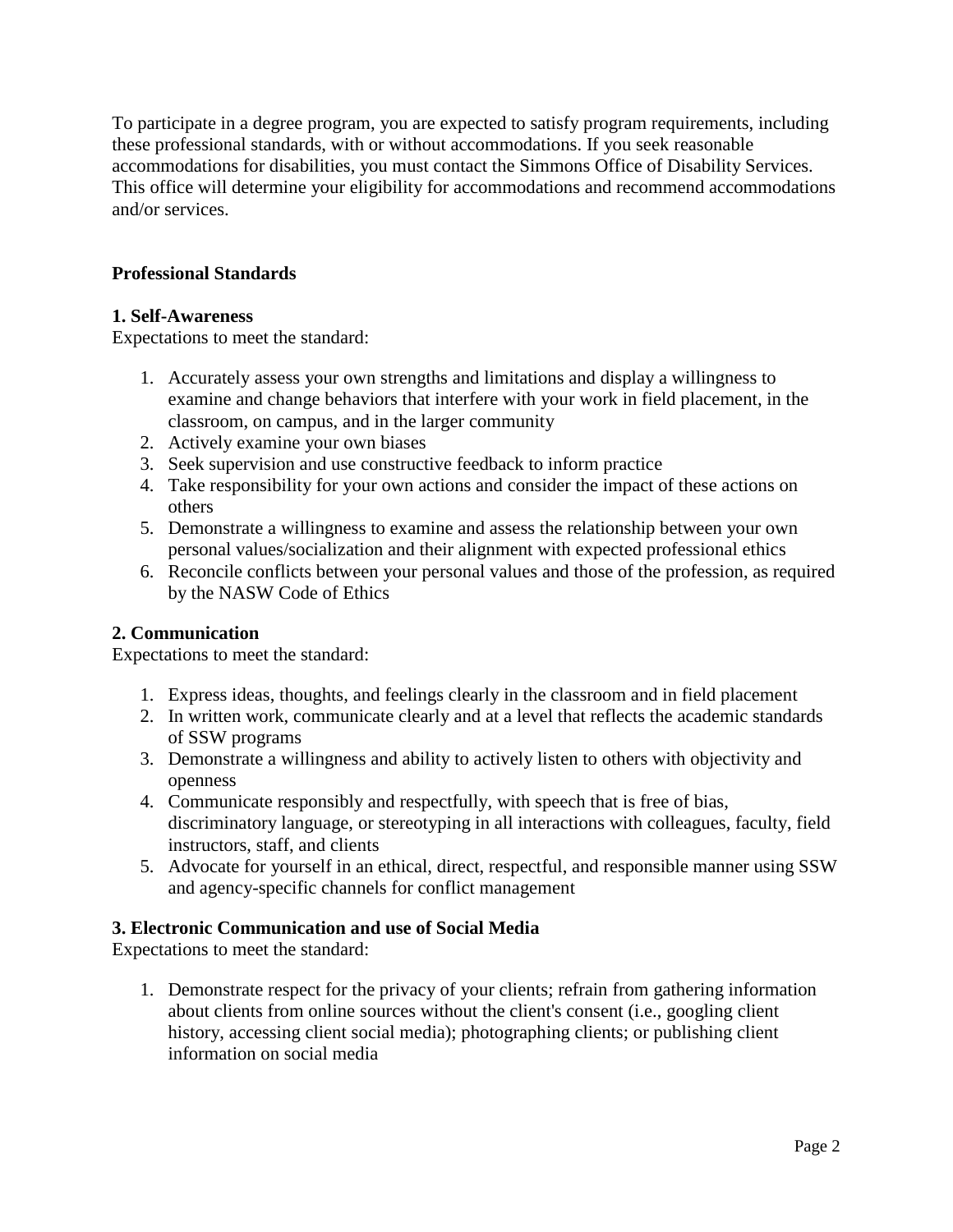- 2. Communicate about and with colleagues and peers with respect and accuracy, avoiding cyberbullying, harassment, or making derogatory or defamatory comments, or disclosing personal information without consent
- 3. Follow relevant laws, field education agency policy, NASW Code of Ethics (1.07) pertaining to social media and in use of technology in all aspects of service delivery d
- 4. Maintain awareness of how personal communications using social media could affect professional relationships with clients, colleagues, and agencies

# **4. Openness and willingness to learn; flexibility and adaptability**

Expectations to meet the standard:

- 1. Demonstrate openness learning new ideas and perspectives
- 2. As required by the demands of professional practice, be flexible and adaptable in new situations and as circumstances change
- 3. Assume the stance of a learner with humility; avoid solely relying on current or past professional experiences to inform your judgment or decision-making in the field and in the classroom
- 4. Demonstrate a willingness to effectively communicate your learning needs and request clarification to understand requirements

# **5. Physical and Cognitive Ability, Critical Thinking**

Expectations to meet the standard:

- 1. Attend and participate in classes and field placement as scheduled, demonstrating punctuality, dependability, accountability, and the ability to prioritize responsibilities
- 2. Navigate transportation needed to attend field and classroom requirements
- 3. Use the technology required to engage in scholarship and effective practice including, but not limited to, use of computers, telephones, and agency electronic records and databases
- 4. Demonstrate the ability to acquire knowledge and reflect on experiences to inform practice
- 5. Demonstrate the capacity to think critically and to apply effective problem solving skills that are well reasoned, examine multiple perspectives and world views, integrate evidence and knowledge, and lead to well-supported decisions and conclusions

# **6. Emotional and Mental Stability, and stress management standard**

Expectations to meet the standard:

- 1. In accordance with the NASW Code of Ethics (4.05), demonstrate the ability to honor the best interests of people for whom you have professional responsibility by keeping personal life circumstances or problems from interfering with judgment or performance
- 2. Recognize current life stressors that may interfere with scholastic or professional performance; seek and effectively use help for medical or emotional problems such as those problems stemming from psychosocial distress, substance misuse, and mental health difficulties
- 3. Demonstrate professional boundaries, including ethical use of self-disclosure
- 4. Maintain respectful relationships with all colleagues, faculty, field instructors, staff, and clients consistent with NASW Code of Ethics (2.01)